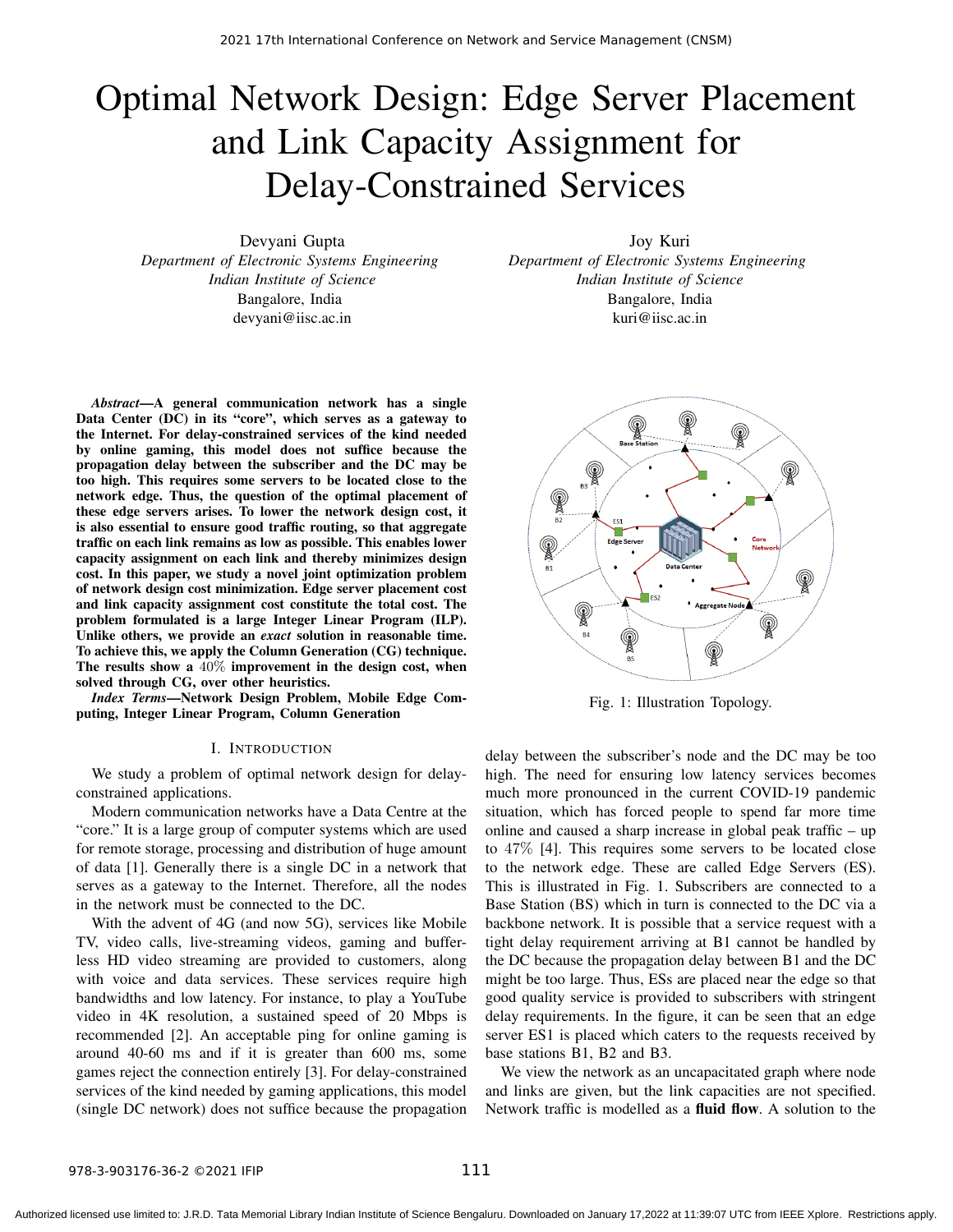design problem must indicate (a) the locations of the edge servers, and (b) the capacity (from a given set of possible capacity values) to be assigned to each link. This can also be seen from Fig. 1. The links which route ES to DC (shown in red) have high capacity while other links which do not carry traffic are assigned zero or minimum bandwidth (for readability we have not shown uncapacitated links in the picture).

Given the above, the network provider's problem is to design a network that minimizes cost. The cost arises from the following two factors:

- Installing edge servers on nodes the closer a node to the edge, the higher the cost of installing an edge server [5], [6]. This is because installation of these edge servers requires infrastructure (AC, power supply, etc.) of its own. It is costlier to find space near the subscriber or where the population is more.
- Assigning capacities from a given finite set of possible capacity values to links. It is obvious that high capacity links will cost more.

The total cost is the sum of the two. This is a **joint optimiza**tion problem, in which both edge server placement and link capacity assignment must be obtained simultaneously. Solving the problems sequentially will lead to sub-optimal cost. An important point to note is that the cost optimization requires optimal traffic routing as well. An arbitrary routing choice may lead to excess flow on some links, which would imply unnecessarily high link capacities and consequent high cost.

Our study of the literature (Table I) shows that the joint optimization problem of edge server placement and link capacity selection has not been studied earlier. Some authors have studied either the edge server placement problem independently without considering routing [5], [7] or just the capacity assignment problem (CAP) [8], [9]. Thus, to the best of our knowledge, this paper is the first to study the joint optimization problem with the objective of minimizing the total cost. The problem formulated is a large Integer Linear Program (ILP) [10].

Moreover, when faced with an ILP, most papers propose heuristics to provide a near-optimal solution quickly. In contrast, our aim is to provide the exact optimal solution in very reasonable time. We have used Column Generation (CG) technique [11] as our solution approach.

This paper makes the following *contributions*:

- We study a novel joint optimization problem of minimizing the total network design cost, consisting of edge sever placement and capacity assignment costs. The solution provides both edge server placement locations and link capacity values in one shot.
- The problem formulated is a large ILP. We have used Column Generation (CG) as the solution technique to provide the exact solution quickly. Even though CG is known for decades, this is the first time it is being deployed in the novel design problem considered.
- The major challenge while working with CG is to come up with the *'CG Equivalent'* of the ILP formulated. The

constraint set of the *Pricing Problem* (PP) must capture the required feasible set exactly for CG to produce true global optima.

• We have applied CG only to a part of the problem, i.e. the edge server placement and traffic routing part. These two aspects are captured in the notion of "configuration" that we introduce. The number of configurations possible is extremely large, and this is where CG plays an important role. As the problem considered is novel, there is no solution in the literature with which our proposed method can be compared directly. We have studied the solutions to the two related problems that other works consider in isolation – Edge Server Placement and Link Capacity Assignment problems. We have captured the core ideas in other authors' solutions in our proposed heuristic *Farthest Node Shortest Path* (FNSP) algorithm. Results show an improvement of 40% in the total cost compared to FNSP, when CG is used.

The rest of the paper is organized as follows. Section II provides the state of the art. Section III formally describes the mathematical model, and the Column Generation technique is explained in Section IV. Section V shows the power of CG when compared with other heuristics. Section VI concludes the paper.

### II. RELATED WORK

Table I shows the state of the art. We can broadly classify the papers in two categories; Edge server Placement Problem (ESPP) and Capacity Assignment Problem (CAP).

Our work is different from the literature in terms of the problem definition and also in terms of the solution approach. Most authors focus on providing solutions quickly through heuristics at the cost of optimality. On the contrary, we aim to provide *exact* solutions in comparably short times.

### III. SYSTEM MODEL AND PROBLEM FORMULATION

We are given the network node connections and many subscribers wanting to subscribe to a gaming service. A subscriber has a target delay requirement that must be met not to affect the gaming experience. All subscribers with roughly the same target delay requirement are grouped into an aggregate. This can also be understood from Fig. 1. Base stations B1, B2, and B3 are grouped together, and the aggregate traffic enters the core network through a single node called "Aggregate Node" or "Source Node." The subscribers using the same source node are collectively called "Aggregate-subscriber." The network design problem deals with these aggregate traffic flows. One DC is present in the core network, which acts as the Internet gateway for all the nodes. Therefore, each network node must be connected to DC. The propagation delay between the aggregate-subscriber and the DC could be high, and if the gaming server is placed at the DC, then the experience could be poor. In such cases, we need to place an edge server corresponding to each aggregate-subscriber so that the aggregate's delay constraint is met. There can be many ways of placing an edge server, and there can be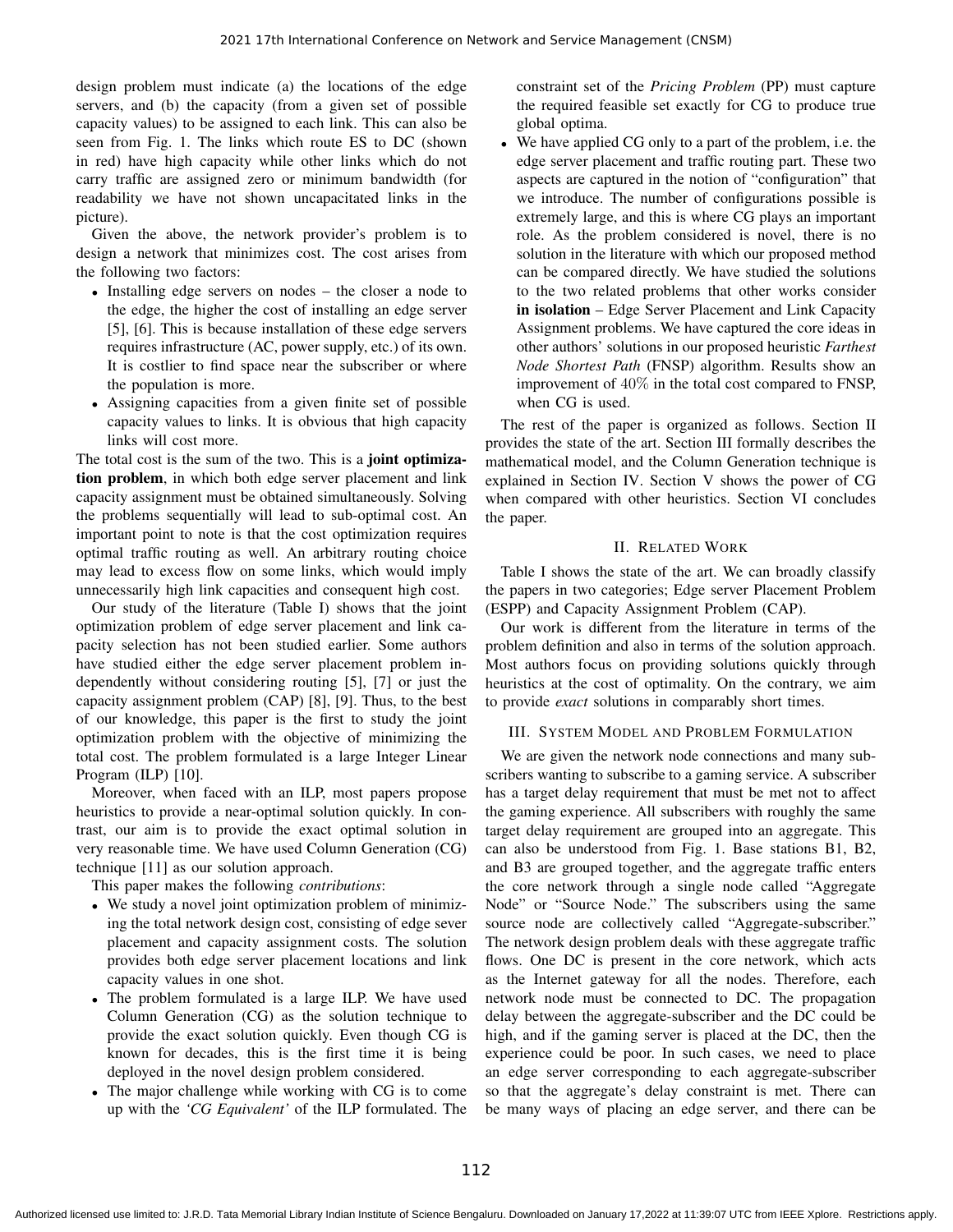| <b>Type</b>                   | <b>Author</b>                | Objective                                                                                   | Capacity or De-<br>lay Constraint                   | <b>Highlights</b>                                                                                                                                                                                                                                          |
|-------------------------------|------------------------------|---------------------------------------------------------------------------------------------|-----------------------------------------------------|------------------------------------------------------------------------------------------------------------------------------------------------------------------------------------------------------------------------------------------------------------|
| Edge Server Placement Problem | Wang et al. $[7]$            | min weighted sum of workload<br>difference and access delay                                 | No threshold for<br>both                            | One edge server can cater to multiple BS-s. All edge servers<br>must be allocated exactly on BS. No routing from BS to<br>DC. Abstract level formulation. CPLEX used to provide <i>Exact</i><br>solution                                                   |
|                               | Li et al. $[5]$              | min total energy consumption                                                                | Upper bound on<br>both                              | There are direct connection between BSs and edge servers and<br>hence euclidean distance is taken to measure access delay. No<br>routing from BS to DC is considered. Proposed PSO based<br>heuristic which gives near-optimal solution                    |
|                               | Lahderanta et al.<br>$[12]$  | min the weighted distances be-<br>tween edge servers and the APs                            | Lower and Upper<br>bound on edge<br>server capacity | The workload of an AP can also be handled by multiple<br>edge servers. The proposed PACK algorithm uses allocation-<br>relocation process to find near-optimal solution.                                                                                   |
|                               | Kang et al. [13]             | min weighted sum of workload<br>and total delay                                             | No threshold for<br>both                            | Designed geographic clustering and collaborating scheduling<br>mechanism to reduce delay without increasing the workload.                                                                                                                                  |
|                               | Bhatta et al. [14]           | min total cost of placing edge<br>server and min total latency                              | Upper<br>bound<br>on number of<br>cloudlet placed   | Genetic algorithm based approach is used to find near-optimal<br>solution. An initial random placement is chosen and improved<br>until 'R' best solutions are found. One is finally chosen from<br>the set.                                                |
|                               | Cao et al. [15]              | Six objectives. min {delay, load,<br>energy, $\ldots$ }                                     | explicitly<br>Not<br>considered                     | They have focused of reasonably clustering the RSUs so that<br>deployment cost is reduced. Improved algorithm PCMaLIA<br>is used to obtain near-optimal solution.                                                                                          |
|                               | Li et al. [16]               | max Profit by minimizing total en-<br>ergy consumption.                                     | Upper bound for<br>both                             | Same formulation and solution approach as [5]                                                                                                                                                                                                              |
|                               | Y. Chen et al.<br>$[17]$     | min weighted sum of work-<br>load, query balancing and distance<br>for latency              | Not<br>explicitly<br>considered                     | Proposed QIP from small data-set and TAKG heuristic for<br>large data-set. This is a general assignment formulation of<br>edge servers to BS and routing has not been considered.                                                                          |
| Capacity Assignment Problem   | Roberts <sup>[8]</sup>       | min network cost                                                                            | May or may not<br>be present                        | The flow on each link is given as input. In the algorithm, some<br>capacity is assigned to each link and by choosing "AddFast"<br>or "DropFast" criterion minimum cost link capacities are<br>obtained.                                                    |
|                               | Lin et al. $[9]$             | min total cost of delay and fixed<br>and variable cost associated with<br>each link         | Threshold<br>on<br>links                            | They have formulated a 0-1 non-linear program. The proposed<br>Genetic Algorithm takes all the edges as one vector and tries<br>to generate offspring by crossover and mutation process. It,<br>then, keeps improving the vector through fitness function. |
|                               | S.G. Chen et al.<br>$[18]$   | min capacity assigned to each link<br>such that network survives under<br>link failure      | No<br>restrictions<br>on both                       | The proposed algorithm provides exact solution to the non-<br>linear problem. It identifies the critical links through analysis<br>and assigns the largest capacity to them. Based on reliability,<br>capacity of other links are determined.              |
|                               | Courtain et<br>al.<br>$[19]$ | min net cost between each pair of<br>nodes                                                  | Threshold on ca-<br>pacity on some<br>links         | The first extension provides an algorithm to find the expected<br>net cost between all pair of nodes. The second extension<br>provides an algorithm to constrained problem where capacity<br>constraint is considered on some links.                       |
|                               | Shen et al. $[20]$           | min Total cost (delay + computa-<br>$tion + links)$                                         | Threshold on link<br>capacity                       | Tabu search algorithm is used. It is iterative process which<br>finds best solution in the neighbourhood through local search.<br>It may or may not give true optima. Also, the traffic require-<br>ment between pair of nodes is given.                   |
|                               | Crainic et al. [21]          | min Total cost (fixed + transporta-<br>tion)                                                | Threshold on link<br>capacity                       | Sequential (simplex $+ CG$ ) and Parallel (independent and<br>cooperative) Tabu search strategies are explored. The formu-<br>lation and solution approach is similar to ours.                                                                             |
| <b>Both</b>                   | This paper                   | min weighted sum of cost of edge<br>server placement and cost of link<br>capacity selection | Threshold<br>on<br>both                             | We have formulated an large ILP which minimises the cost.<br>The solution technique is <i>Column Generation</i> which provides<br><i>exact</i> solution in comparable times.                                                                               |

multiple paths from the source node to DC. Each such path, along with the edge server node location, is what we call a "*Configuration*." The same path but with different edge server node locations constitutes two different configurations. Similarly, two different paths with the same edge server node location form two different configurations.

The objective of the paper is to obtain a minimal design cost. This cost comprises two components - (a) Edge server placement cost and (b) Link capacity assignment cost. The cost of placing an edge server on a node is given. Edge server located on a node close to the edge incurs higher cost [5], [6]. Link capacity costs are given. The available capacities are finite and discrete. It is obvious that higher capacity links cost more. Also, for a fixed capacity, longer links have a higher cost.

An arbitrary choice can lead to traffic overlapping on some links. This may increase congestion and force some links to acquire more bandwidth. Thus, we aim to optimally place the edge servers and assign capacity to each link to minimize the total cost. The notations used in the formulation are shown in Table II.

The objective of this paper is to minimize the cost which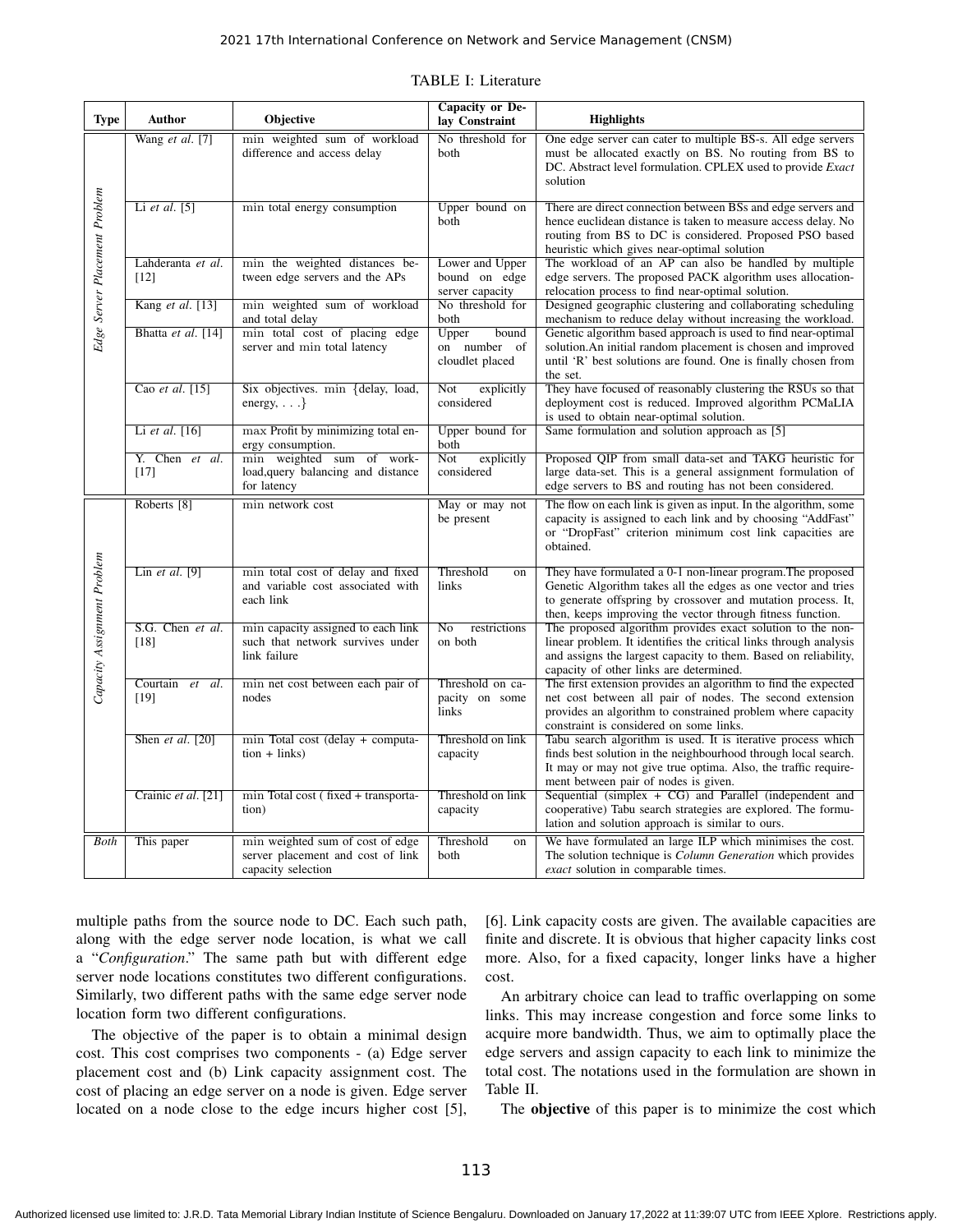| TABLE II: Defining System Model |  |
|---------------------------------|--|
|---------------------------------|--|

| <b>INPUT PARAMETERS</b>              |                                                    |  |  |  |
|--------------------------------------|----------------------------------------------------|--|--|--|
| $G=(V,L)$                            | physical topology of network                       |  |  |  |
|                                      | with $V$ nodes $&L$ links                          |  |  |  |
| $u \in U$                            | Number of aggregate-subscribers                    |  |  |  |
| $C_{u}$                              | set of Configurations<br>associated with           |  |  |  |
|                                      | aggregate-subscriber, $u$                          |  |  |  |
| $\beta_v$                            | Cost of instantiating a edge server on node.       |  |  |  |
|                                      | $\boldsymbol{v}$                                   |  |  |  |
| $\eta_i$                             | $i^{th}$ choice of link capacity, where $i =$      |  |  |  |
|                                      | $1, 2, \cdots, k$                                  |  |  |  |
|                                      | Cost of selecting $\eta_i$ link capacity           |  |  |  |
| $\frac{\gamma_i}{d_l}$               | Propagation delay on link l                        |  |  |  |
| $\tau_u$                             | Maximum allowed delay for aggregate-               |  |  |  |
|                                      | subscriber $u$                                     |  |  |  |
| $r_u$                                | Traffic rate for aggregate-subscriber $u$          |  |  |  |
| <b>RMP PARAMETERS / PP VARIABLES</b> |                                                    |  |  |  |
| $b_{1,l}^c$                          | $= 1$ if link l is used in the path from source    |  |  |  |
|                                      | node to edge server node for configuration         |  |  |  |
|                                      | $c$ ; 0 otherwise.                                 |  |  |  |
| $b_{2,l}^c$                          | $= 1$ if link l is used in the path from edge      |  |  |  |
|                                      | server node to DC node for configuration $c$       |  |  |  |
|                                      | ; 0 otherwise.                                     |  |  |  |
| $\overline{a_v^c}$                   | $= 1$ if edge server is placed on node v in        |  |  |  |
|                                      | configuration $c$ ; 0 otherwise.                   |  |  |  |
| <b>VARIABLES</b>                     |                                                    |  |  |  |
| $z_c$                                | $= 1$ if configuration c is chosen; 0 other-       |  |  |  |
|                                      | wise.                                              |  |  |  |
| $H_I^i$                              | $=$ 1 if $i^{th}$ capacity is chosen for link l; 0 |  |  |  |
|                                      | otherwise.                                         |  |  |  |

is given as:

$$
\min \sum_{u \in U} \sum_{c \in C_u} \sum_{v \in V} \left( a_v^c \cdot \beta_v \right) z_c + \sum_{l \in L} \sum_{i=1}^k \gamma_i \cdot H_l^i \quad (\alpha)
$$

such that,

$$
\sum_{c \in C_u} z_c = 1 \quad ; u \in U \tag{1}
$$

Exactly one configuration is selected for each aggregatesubscriber.

$$
\sum_{i=1}^{k} H_l^i = 1 \quad ; l \in L \tag{2}
$$

For each link, exactly one capacity from the given set is assigned.

$$
\sum_{c \in C_u} \left( \sum_{l \in L} d_l \cdot b_{1,l}^c \right) z_c \le \tau_u \ ; \ u \in U \tag{3}
$$

The total propagation delay from source node to edge server node should be less than the target value.

$$
\sum_{u \in U} r_u \sum_{c \in C_u} (b_{1,l}^c + b_{2,l}^c) \cdot z_c \le \sum_{i=1}^k \eta_i \cdot H_l^i \quad ; l \in L \quad (4)
$$

The cumulative traffic flowing on each link should be less than the capacity allocated to that link.

$$
z_c \in \{0, 1\} \; ; c \in C_u, \; u \in U \tag{5}
$$

$$
H_l^i \in \{0, 1\} \quad ; l \in L, \ i = 1, \dots, k \tag{6}
$$

The variables are binary which makes the formulation an Integer Linear Program (ILP). We refer to this problem as the Master Problem.

# IV. SOLUTION APPROACH

The Master Problem  $(\alpha)$  is a large ILP and cannot be solved directly. When confronted with a problem like this, the usual approach is to devise heuristics that yield quick, albeit sub-optimal, solutions. Approaches include PSO [5], [16], Genetic Algorithm [9], [14], PACK Algorithm [12], etc. Most of these are probabilistic approaches and may not provide *exact* optimal solutions. Further, performance and quality of solution depend on a bunch of parameters that must be chosen; for example, in Genetic Algorithms, parameters like mutation probability, crossover probability must be assigned values. Our goal, however, is to pursue exact optimal solutions, without a massive computational burden.

We apply the Column Generation (CG) technique [11] which provides *exact* solutions in quick time. CG has evolved from the *Simplex Method* [22]. It divides the original problem – the *Master Problem (MP)*– into two subsections called the *Restricted Master Problem (RMP)* and the *Pricing Problem (PP)*.

Let  $\lambda$  and  $\nu$  be the equality constraint and inequality constraint dual variables. Therefore, for our formulation  $\lambda_u$ and  $\lambda_l$  are the dual variables associated with (1) and (2). And,  $\nu_u$  and  $\nu_l$  are the dual variables associated with (3) and (4). The RMP is the same as MP but with fewer variables and objective of PP is the LHS of the constraint of the dual of RMP and is given as:

$$
PP_{(u\in U)} = \min \sum_{v\in V} \left( a_v \cdot \beta_v \right) - \lambda_u^{-1} + \nu_u \sum_{l\in L} d_l \cdot b_{1,l} + \sum_{l\in L} \nu_l (r_u \cdot b_{1,l}) + \sum_{l\in L} \nu_l (r_u \cdot b_{2,l})
$$
\n
$$
( \beta )
$$

such that,

$$
\sum_{v \in V \setminus \{S\}} a_v = 1 \tag{7}
$$

where  $S$  is the set of source nodes. The edge server must be placed on exactly one of the nodes except source nodes.

$$
\sum_{l \in v^{+}} b_{1,l} = s \; ; \; v \in S, + = outgoing\,\, links \qquad (8)
$$

The value of s depends whether the source is active or inactive.  $s = 1$  if it is an active source; 0 otherwise. The PP is solved per aggregate-subscriber. When PP for aggregate-subscriber  $u_1$  is considered, the source nodes of other aggregate-subscribers does not send service requests. Hence, they are termed as 'inactive' sources. The above constraint ensures that exactly one of the links leaving an active source node must be active.

<sup>1</sup>MATLAB 2020b is used for computation. MATLAB takes constraint (1) as  $1 - \sum_{c \in C_u} z_c = 0$ . Hence, the coefficient of  $\lambda_u$  is negative in ( $\beta$ )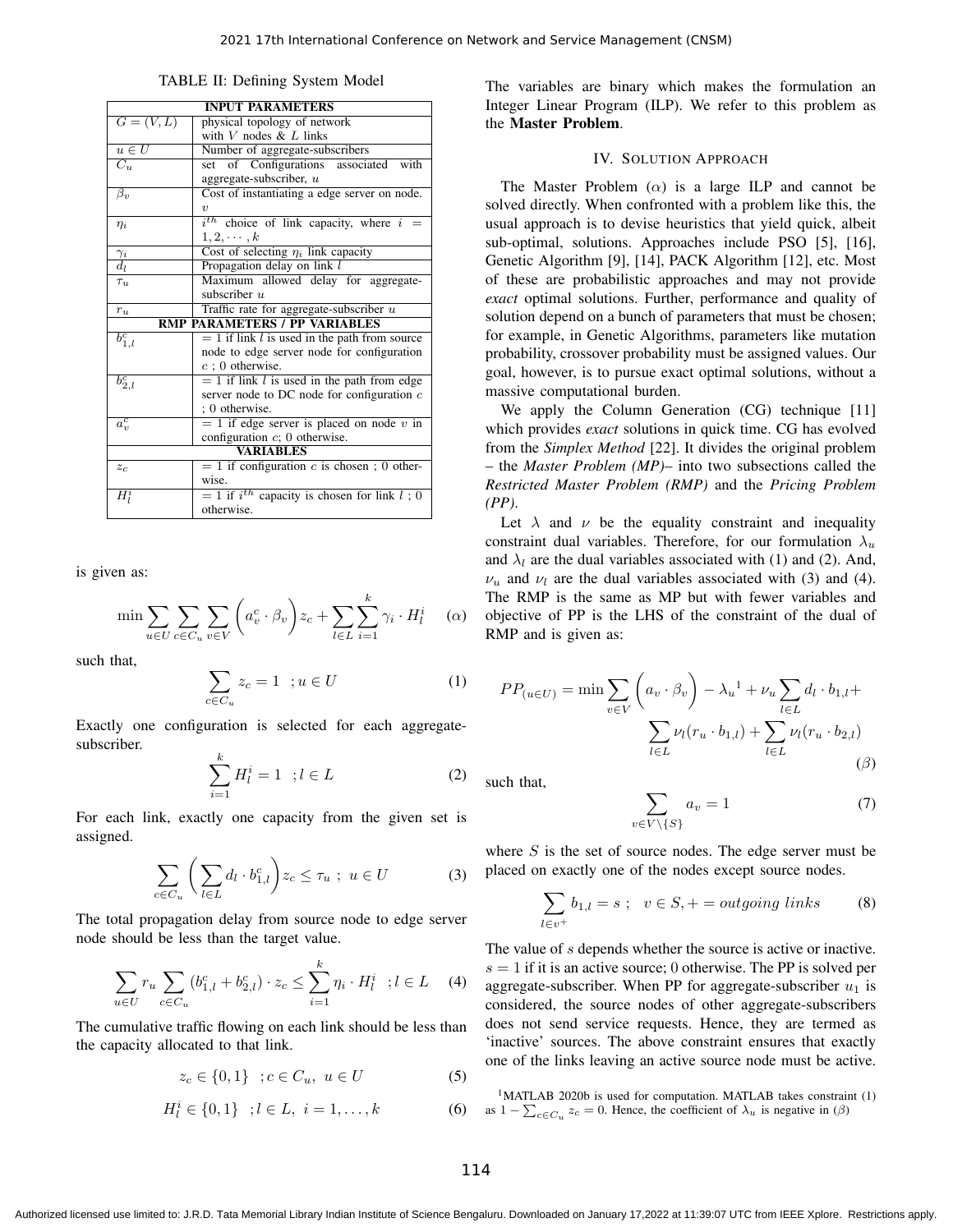$$
\sum_{l \in v^-} b_{1,l} - \sum_{l \in v^+} b_{1,l} = a_v \; ; \; v \in M \tag{9}
$$

Here  $M$  is the set of intermediate nodes. All nodes excluding source node and DC nodes are termed as intermediate nodes. This is a continuity constraint. Suppose the edge server is on node v. Then,  $(b_{1,l})$  on all the outgoing links from that node must be zero. Moreover, if the edge server is not on node  $v$ , then there are two possibilities — either that node is not a part of the chosen path or that node is a part of the chosen path. In the latter case, exactly one incoming and one outgoing link must be active.

$$
\sum_{l \in v^-} b_{1,l} = 1; \ v \in D \tag{10}
$$

where  $D$  is the DC node. This constraint ensures that exactly one of the links coming into the DC node is active.

$$
\sum_{l \in v^{+}} b_{2,l} = 0 \; ; \; v \in S, + = outgoing\,\, links \qquad (11)
$$

The edge server cannot be placed on a source node. Therefore,  $b_{2,l}$  on all the outgoing links from a source should be 0.

$$
\sum_{l \in v^{+}} b_{2,l} - \sum_{l \in v^{-}} b_{2,l} = a_{v} ; v \in M \qquad (12)
$$

Again, this is a continuity constraint. Suppose the edge server is on node v. Then,  $(b_{2,l})$  on all incoming links to that node must be zero. Moreover, if the edge server is not on node  $v$ , then there are two possibilities — either that node is not a part of the chosen path or that node is a part of the chosen path. In the latter case, exactly one incoming and one outgoing link must be active.

$$
\sum_{l \in v^-} b_{2,l} \le 1 \; ; \; v \in D \tag{13}
$$

The edge server can be placed on an intermediate node or on DC node. Therefore, at most one of the incoming links to DC must be active.

$$
a_v \in \{0, 1\} \; ; \; v \in V \tag{14}
$$

$$
b_{1,l} \ \ b_{2,l} \in \{0,1\} \ ; \ l \in L \tag{15}
$$

$$
V = \{ S \cup M \cup D \} \tag{16}
$$

The variables here are also binary, which makes the PP an ILP.

It may be noted that  $a_v$ ,  $b_{1,l}$  and  $b_{2,l}$  had appeared as constant coefficients in the constraints of the RMP (Primal Problem); in the PP, they are the variables.

- $b_{1,l} = 1$  if link l is used in the path from source node to edge server node ; 0 otherwise.
- $b_{2,l} = 1$  if link l is used in the path from edge server node to DC node ; 0 otherwise.
- $a_v = 1$  if edge server is placed on node v; 0 otherwise.

## V. RESULTS

We have taken the 18-node 39-link topology for evaluation of our formulation. We assume this network to be the backbone network of an Internet Service Provider (ISP) and it has one DC in it.

In our model, we have varied the aggregate-subscribers from 4 to 10 and observed the change in the cost and the link capacities. In Fig. 2, the 'Setup' is defined as the specific parameter values which are taken while evaluation. For instance, the 'Setup A' in Fig. 2(b) is defined as follows:

- Allowed Delay for six aggregate-subscribers is  $\{1, 2, 8, 3, 4, 5\}$  ms.
- Node placement cost for edge servers is taken randomly between Rs.  $[50, 1000] \times 10^3$ .
- Link capacity choices are  $\{1, 5, 20, 50\}$  Gbps.
- Link capacity selection cost for above capacities is taken to be Rs.  $\{5, 25, 100, 250\} \times 10^3$ .
- Link propagation delay is taken randomly between  $[0, 9]$  ms.
- Traffic rate for six aggregate-subscribers is  $\{1, 2, 3, 4, 5, 6\}$  Gbps.

For comparison and performance evaluation of our proposed technique, we explored various heuristics like PSO from [5], PACK from [12], Automata-based algorithm from [8], Genetic Algorithm from [9], etc. to name a few.

To the best of our knowledge, the joint edge server placement and capacity assignment problem has not been studied and therefore there is no heuristic or solution approach available for direct comparison. Based on our survey, we have come up with a potential candidate heuristic for comparison, called *Farthest Node Shortest Path (FNSP) Algorithm*.

## *A. Farthest Node Shortest Path (FNSP) Algorithm*

This algorithm can be thought as a greedy algorithm. It divides our joint problem into two parts. Firstly, it places the edge server on a node such the delay constraint is met with its maximum value, i.e., on a node as deep as possible inside the core network. Then, it finds the shortest path from edge server node to the DC node. Finally, the edge server placement cost and link capacity selection cost are calculated.

We have compared our solution technique, i.e. Column Generation (CG) with FNSP as shown in Fig. 2. For different Setups (explained previously), we have calculated the total cost incurred. In Fig. 2(a), we have placed four edge servers for four different aggregate-subscribers based on the given target delay. We have increased the target delay and reported the total cost incurred. Thus, we can observe that the total cost reduces along x-axis (Setup) as we know that the placement cost of an edge server reduces as we go deeper into the network. For Setup F, we have kept the acceptable delay so high that even the longest path from source to DC is well within the delay limits. This means that the DC itself can serve the application or service directly. In other words, there is no need to place an additional server on the edge of the core network. We can clearly see from Fig. 2(a) that when compared with FNSP, CG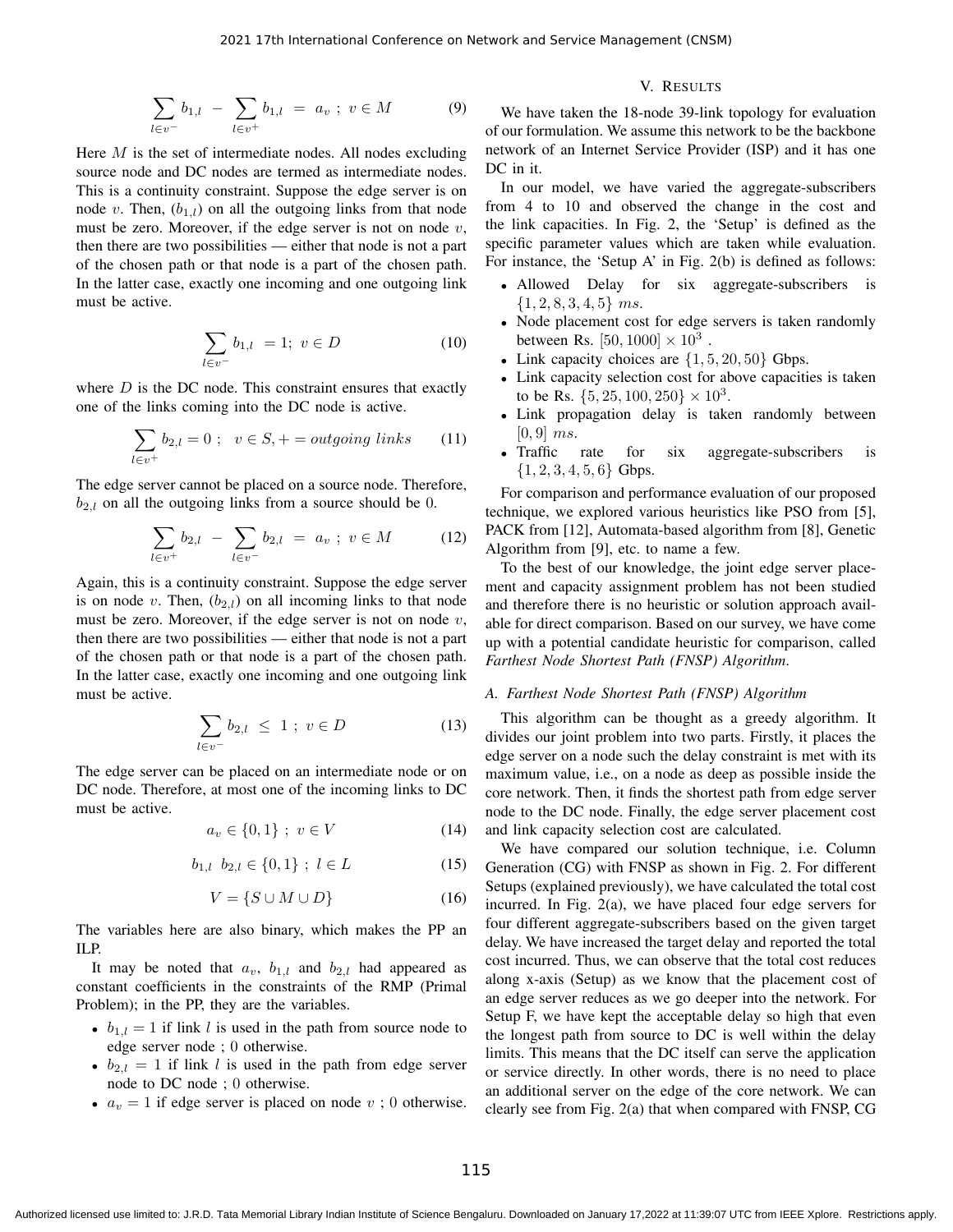

(a) Placement of 4 edge servers to cater to 4 aggregate-subscribers. The total allowed delay is increased and total cost is calculated.



(b) Placement of 6 edge servers to cater to 6 aggregate-subscribers. The total allowed delay is increased and total cost is calculated. Additional 2 aggregate-subscribers are added on previous model.



(c) Placement of 10 edge servers to cater to 10 aggregate-subscribers. The total allowed delay is increased and total cost is calculated. Additional 4 aggregate-subscribers are added on previous model.

Fig. 2: Total cost incurred in shown in the backbone network. It can be seen that the CG method produces a network design that costs far less than that produced by FNSP. The number of aggregate-subscribers is varied and results are shown for 4-, 6-, and 10-Aggregate-subscribers respectively. The total allowed delay is increased from Setup A to Setup F and and total cost is reported. The cost reduces and is the least in 'Setup F' because the allowed delay is very large and all the aggregate-subscriber services are catered to by the DC directly. This means no edge server is required in 'Setup F'.



Fig. 3: Execution time in MATLAB 2020b to compute the optimal solutions for various cases considered in Fig. 2.

performs better as it produces true optima as compared to near optimal solution produced by FNSP. The overall improvement in total cost is close to 40%. Similar results can be seen in Fig  $2(b)$ , (c) wherein we have increased the aggregatesubscribers from four to six and ten respectively. In each of the above mentioned scheme, CG outperforms FNSP and the reducing value to total cost is observed along Setups because we have increased the allowed delay along Setups.

FNSP finds the shortest path in later part of the algorithm. This makes some links more crowded than the other. This can be observed in Fig. 4. On the contrary, our mathematical model finds a balanced path from source to DC via edge server node such that the traffic is evenly distributed among the network links.

CG solves large ILP problems by an iterative process and

starts with fewer variables. In our model, we have applied CG to the first part of the problem only, i.e. the edge server placement part. This is because the number of configurations is very large when compared to the number of capacity choices available per link. In our calculations, we have taken one configuration per aggregate-subscriber as the starting point of CG. For instance, in Fig. 2(a), we have taken four configurations as starting point for CG. The initial set of RMP has many variables out of which four corresponds to configurations of edge server placement. One of the benefits of using CG is that it arrives at the optimal solution quickly. Fig. 3 shows the execution time of CG and FNSP. It can be observed that CG takes slightly longer to produce the optimal solution than the solution produced by FNSP. As we move along xaxis, the execution time increases in Fig. 3. This is because